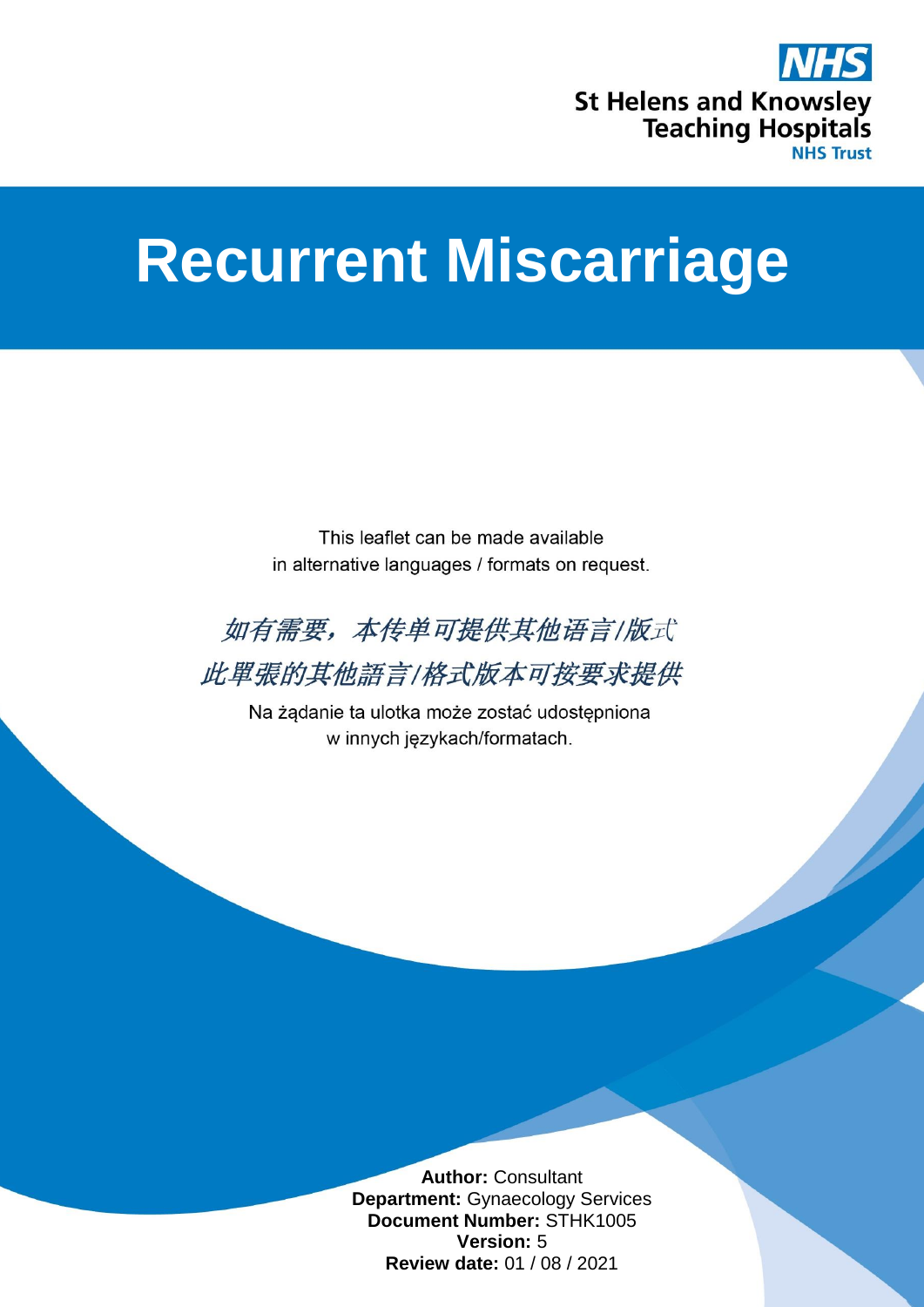# **Recurrent miscarriage**

One in one hundred couples trying for a baby experience recurrent miscarriage, usually defined as three or more miscarriages in a row. This leaflet aims to outline **some** of the investigations which may be carried out at that time.

# **Why investigate only after three miscarriages?**

Many couples who have been through a miscarriage are anxious to find out why it happened, especially if that information can improve their chances of success in their next pregnancy. Most, however, will not be offered investigations after a single miscarriage, or even two. Although this can be distressing, this is because most women who have one or two miscarriages will go on to have a healthy pregnancy next time. This suggests that their miscarriages were due to chance rather than to an underlying cause.

If a couple has had three or more consecutive miscarriages, statistics show that there is more likely to be an underlying cause or causes and so tests are usually offered at this point. This does not necessarily mean that a cause or causes will be found. Although we are learning more about the causes of miscarriage, there is much that is still unknown.

If you do undergo investigations for recurrent miscarriage, it is possible that many of the tests performed will be reported as normal and a clear cause for the miscarriages will not be found. This can be frustrating both for you and for the staff involved, although it does mean that there is a very high chance of the next pregnancy being successful. If a problem **is** identified, there is still a good chance of having a successful pregnancy.

# **What investigations will be offered?**

This list includes tests which may be offered.

- Chromosomal analysis: (a) blood sample obtained from both parents (karyotype) (b) Of the baby (fetal karyotype)
- Lupus anticoagulant and anticardiolipin antibodies (antiphospholipid antibodies) tests on your immune system
- Other immunological investigations
- Hormonal blood tests
- Investigations of the anatomy of the uterus (womb) and cervix (neck of the womb)
- Tests for infection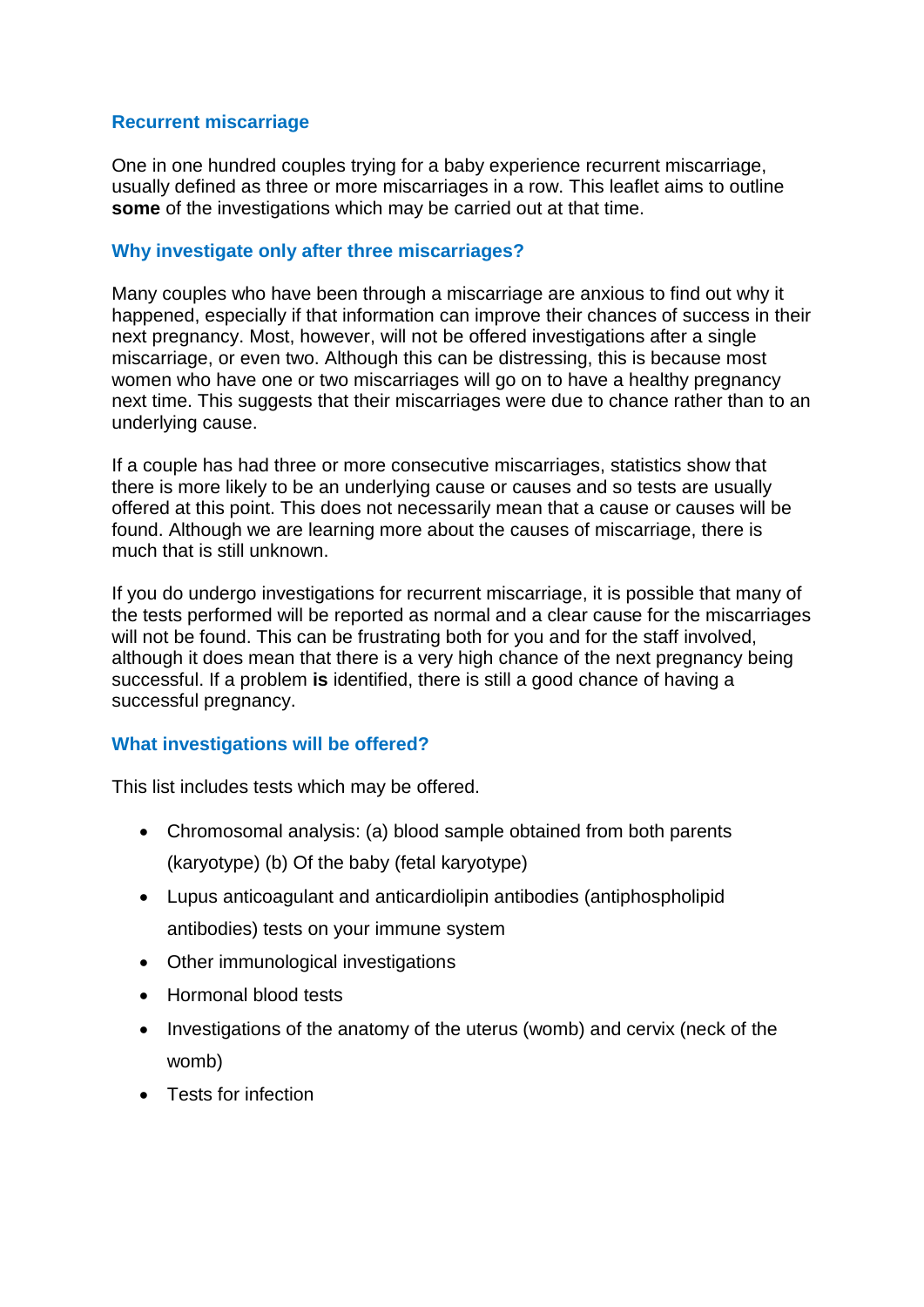### **What are chromosomes?**

Chromosomes carry the genetic information for each individual. Everyone has 23 pairs of chromosomes, making 46 in all. All but one pair is identical in men and women. The 23rd pair – the sex chromosomes – decides the individual's gender and are therefore different. Men normally have one X and one Y chromosome and women have two X chromosomes. A baby inherits half of its chromosomes from its mother and half from its father.

## **How can chromosomes cause a problem?**

About half of all miscarriages occur as a result of a chromosomal abnormality in the baby or fetus. In most cases where this abnormality causes miscarriage, the problem is not passed on from a parent, but happens when the egg and sperm meet, or early in the development of the fertilised egg. Between three and five percent of couples with recurrent miscarriage have a problem with a chromosomal abnormality called a **balanced translocation**. In this situation, part of the information from one chromosome is replaced by that of another chromosome. Although this does not cause a problem to the affected parent, it can be passed on to the baby and cause an **unbalanced** translocation, where some genetic information is present twice and some is missing. This can lead to miscarriage.

## **Testing**

Chromosomal analysis involves taking a blood test from both the man and the woman and sending the samples to a genetics laboratory. The results can take between four and six weeks to obtain, as the cells have to be specially processed before they can be examined under the microscope.

#### **Treatment**

There is no treatment which can alter the chromosomes in an individual if they are already abnormal. If the analysis shows that you or your partner carries an abnormality, then you will be offered specialist genetic counselling which will enable you to look over the information discussed and decide about future pregnancies. We may offer to carry out chromosomal analysis of fetal tissue. It involves sending tissue from the miscarriage to the genetics laboratory where it undergoes the same process as for blood. Unfortunately a result is obtained only in approximately half of cases. It takes about six to eight weeks or more to obtain the results. If the result is abnormal, but both parents have a normal chromosome pattern, then the abnormality in the baby is unlikely to recur in a subsequent pregnancy.

# **Antibodies – What are these?**

An antibody is part of the body's defence mechanism. Lupus Anticoagulant (LA) and anticardiolipin antibodies (aCL) are part of a larger group of antibodies called Antiphospholipid Antibodies. An abnormally high level of these antibodies is found in about 15% of women who experience recurrent miscarriage, and is called Antiphospholipid Syndrome (APS).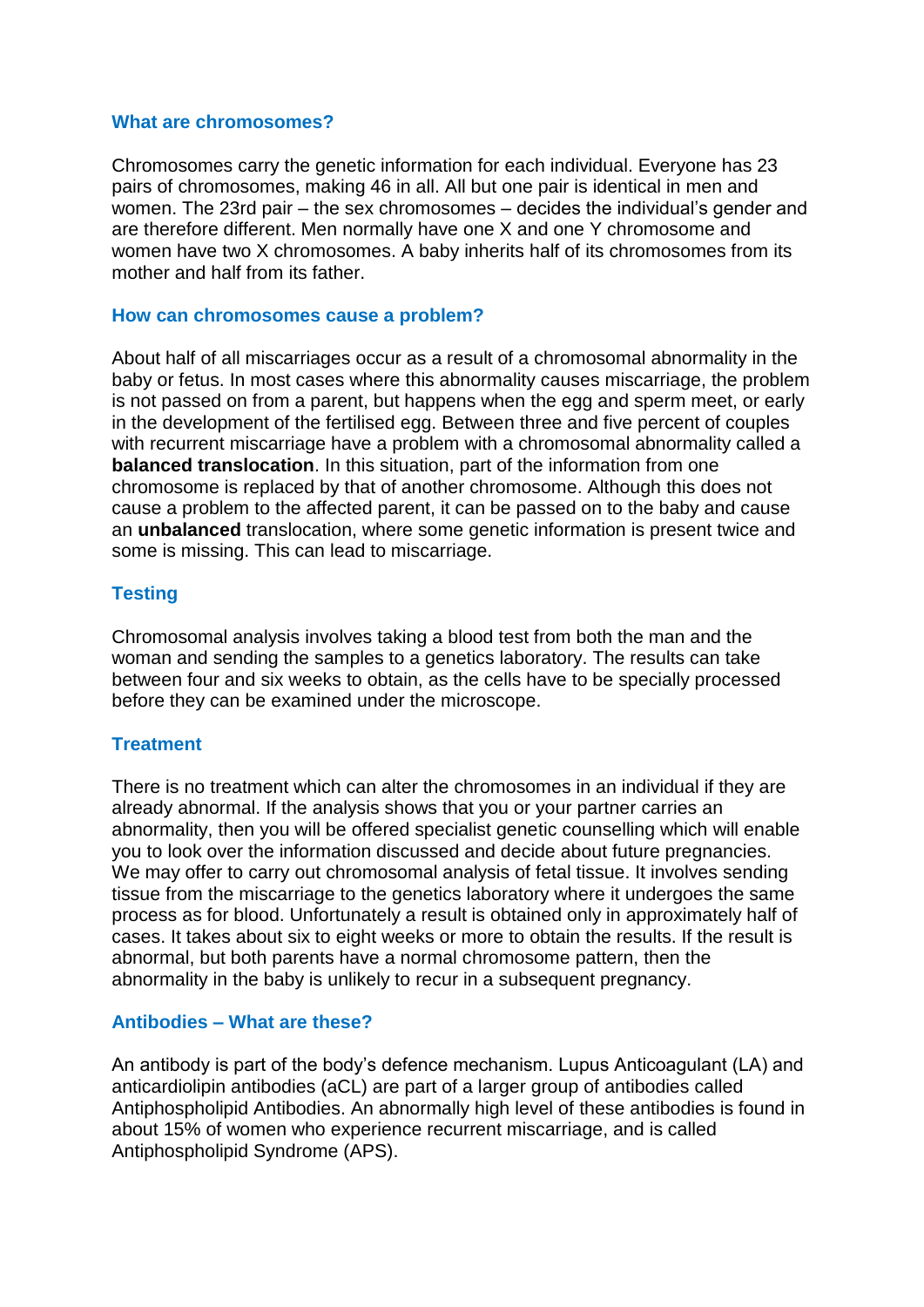### **How can these antibodies cause a problem?**

It may be that they affect the blood supply in the placenta or that they cause abnormal implantation of the placenta in the wall of the uterus (womb). More research is needed in order to identify exactly how these antibodies cause pregnancy problems.

# **Testing**

Investigations involve taking a blood sample from the female partner to identify if the antibodies are present. In order to establish a clear diagnosis of Antiphospholipid Syndrome it is essential to have two positive tests, taken at least six weeks apart.

## **Treatment**

Treatment is usually with low dose aspirin (150mg daily), starting before conception or early in pregnancy. Your doctor may also recommend injections of low molecular weight heparin once you are pregnant and the baby's heartbeat has been seen on scan.

The following tests are less routine, but your doctor may suggest that they are appropriate for you. **Antithrombin III, protein S, protein C, activated protein C resistance (APCR), and factor V Leiden.** It is still not clear whether these factors are linked to miscarriage. If you have an abnormal result, you may be advised to take low dose aspirin. More research is still needed to identify whether this treatment is helpful.

# **Hormonal blood tests**

#### **Luteinising Hormone (LH) – What is this?**

LH is a hormone produced by the pituitary gland in the brain. It stimulates a follicle in the ovary containing the egg to burst and release the egg, which then travels from the ovary to the uterus.

#### **How can LH cause a problem?**

In the condition called **Polycystic Ovary Syndrome (PCOS)**, there are usually many small cysts in the ovaries. It is not known why some women have this condition. The incidence of polycystic ovaries is higher in women with recurrent miscarriage and approximately half of these women will produce abnormal amounts of luteinising hormone. Women with high LH levels may find it harder to conceive and are more likely to miscarry when they do conceive. They may also experience problems associated with polycystic ovaries, such as irregular periods, greasy skin and increased body weight.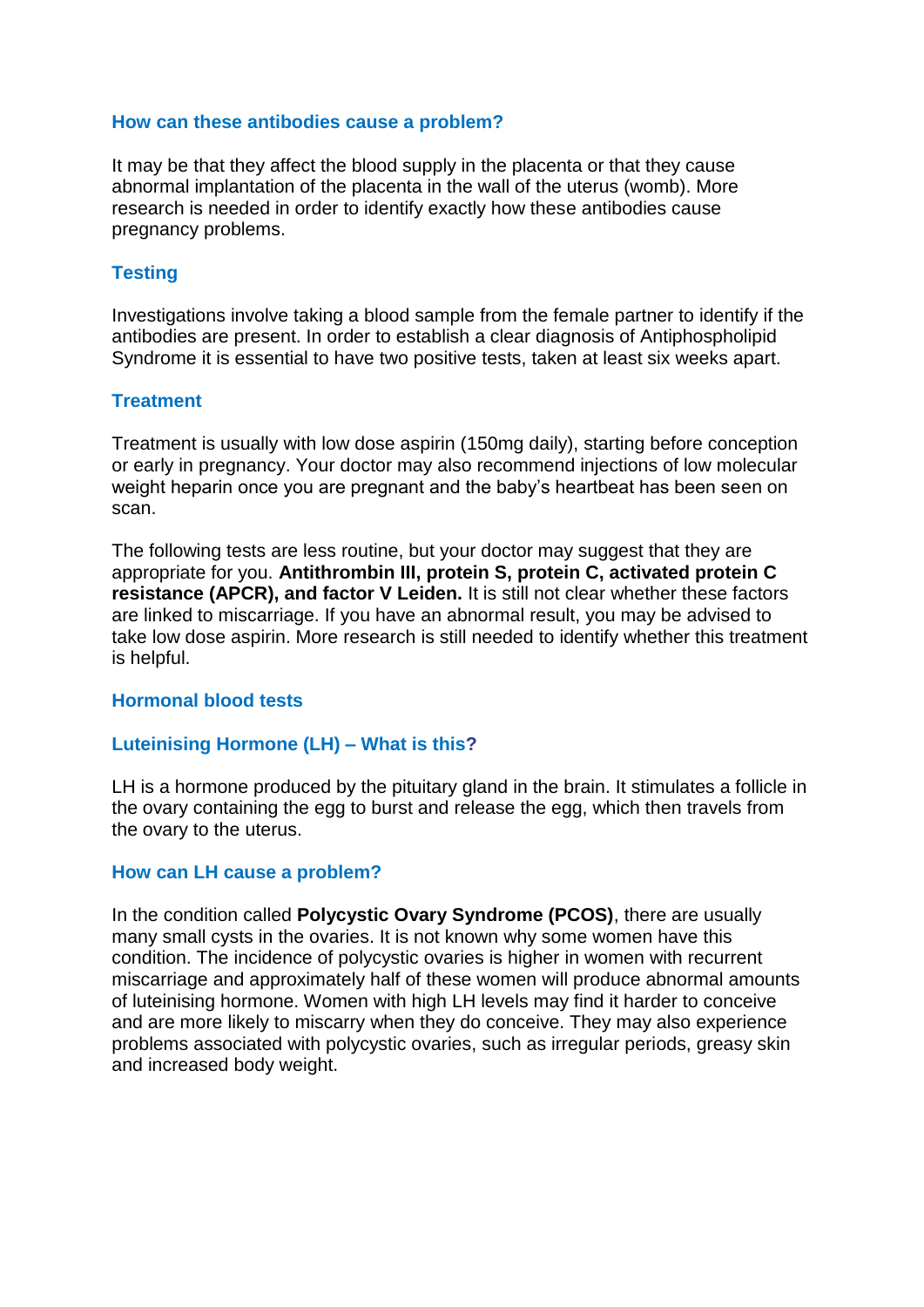# **Testing**

LH levels can be measured in the blood, with the test usually taken between days 2 and 5 of the menstrual cycle. Polycystic ovaries can also be diagnosed by an ultrasound scan.

#### **Treatment**

Despite continuing research into high LH levels and PCOS, there is still no clear and tested treatment for either condition. However, some women may be offered treatment as part of a research trial.

## **Blood sugar level**

Diabetes is not in itself a risk factor for miscarriage, but women whose diabetes is poorly controlled have an increased risk of miscarriage. A routine test for diabetes is not usually performed unless there are symptoms of the condition or a strong family history.

## **Investigation of the uterus (womb)**

It is thought that some cases of miscarriage, especially in later pregnancy, may be due to an abnormal or irregularly-shaped uterus. Sometimes the uterus has an extra wall down its centre, which makes it look as if it is divided into two **(bicornuate or septate uterus)** or it may have only developed one half **(unicornuate uterus)**. It is not clear if such problems cause recurrent miscarriage, but they can be identified in the following way:

## **Ultrasound**

It is sometimes possible to see abnormalities inside the uterus at the time of a scan, especially a vaginal scan. A scan will also enable the ovaries to be examined at the same time. Occasionally **polycystic ovaries** are diagnosed by ultrasound scan.

#### **How can infection cause a problem?**

There is some evidence that a condition called **Bacterial Vaginosis** (BV) may cause **later** miscarriage. In BV, the normal vaginal bacteria are replaced by other bacteria and this causes a vaginal discharge with a 'fishy' smell.

# **Testing**

Your doctor may take a vaginal swab to check for infection and a specific swab for BV.

# **Treatment**

BV is treated with antibiotics.